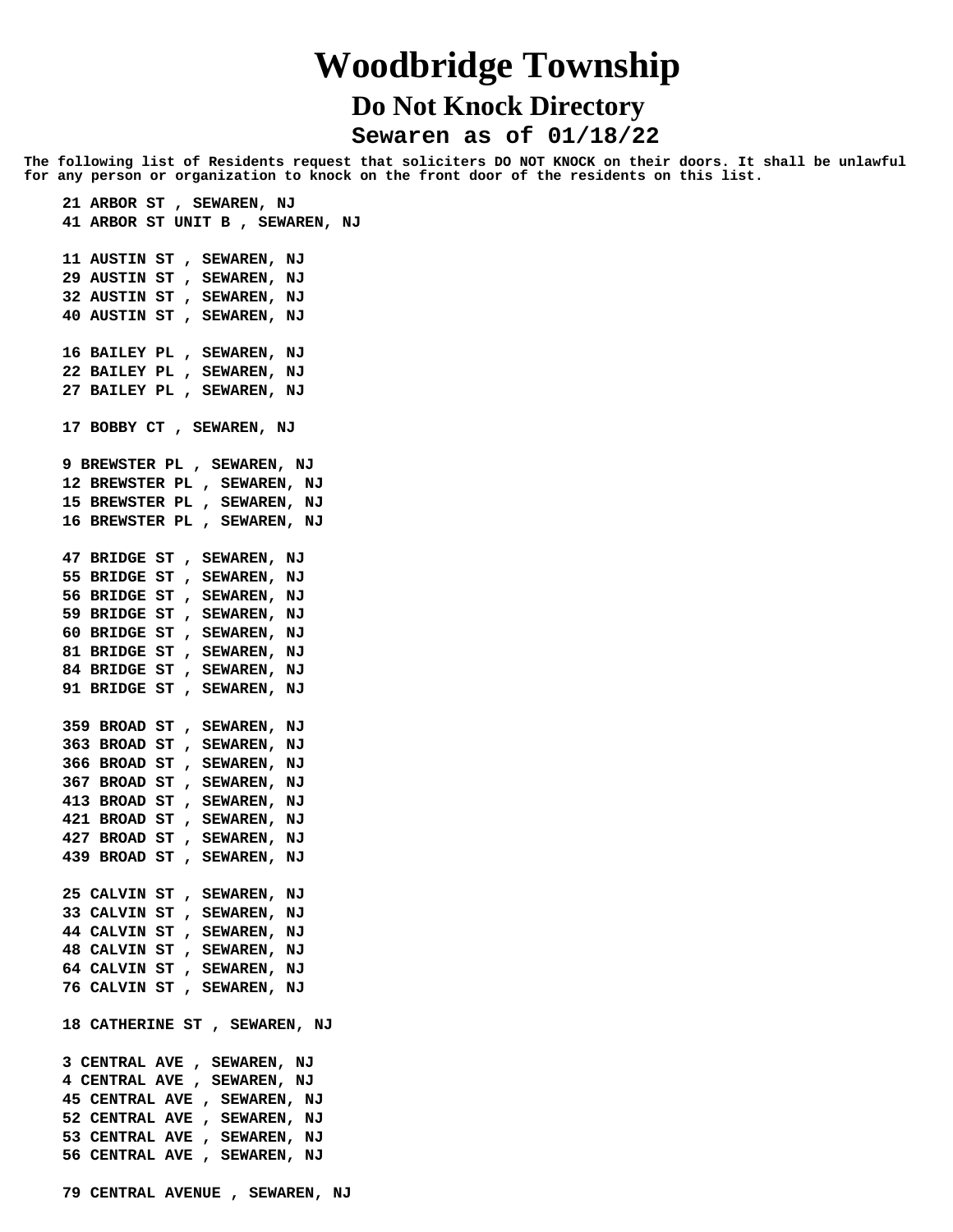**390 CLIFF RD , SEWAREN, NJ 434 CLIFF RD , SEWAREN, NJ 464 CLIFF RD , SEWAREN, NJ 476 CLIFF RD , SEWAREN, NJ 554 CLIFF RD , SEWAREN, NJ 587 CLIFF RD , SEWAREN, NJ 28 DEBRA PL , SEWAREN, NJ 56 DEBRA PL , SEWAREN, NJ 23 DUNLAP DR , SEWAREN, NJ 32 DUNLAP DR , SEWAREN, NJ 391 EAST AVE , SEWAREN, NJ 400 EAST AVE , SEWAREN, NJ 402 EAST AVE , SEWAREN, NJ 424 EAST AVE , SEWAREN, NJ 428 EAST AVE , SEWAREN, NJ 436 EAST AVE , SEWAREN, NJ 452 EAST AVE , SEWAREN, NJ 493 EAST AVE , SEWAREN, NJ 49 EAST NEW ST , SEWAREN, NJ 17 EAST PLEASANT AVE , SEWAREN, NJ 25 EAST PLEASANT AVE , SEWAREN, NJ 40 EAST PLEASANT AVE , SEWAREN, NJ 16 EAST SUMMIT AVE , SEWAREN, NJ 20 EAST SUMMIT AVE , SEWAREN, NJ 27 EAST SUMMIT AVE , SEWAREN, NJ 28 EAST SUMMIT AVE , SEWAREN, NJ 31 EAST SUMMIT AVE , SEWAREN, NJ 62 EAST SUMMIT AVE , SEWAREN, NJ 63 EAST SUMMIT AVE , SEWAREN, NJ 92 EAST SUMMIT AVE , SEWAREN, NJ 110 EAST SUMMIT AVE , SEWAREN, NJ 118 EAST SUMMIT AVE , SEWAREN, NJ 1 GLEN COVE AVE , SEWAREN, NJ 16 GLEN COVE AVE , SEWAREN, NJ 8 GLENCOVE AVE , SEWAREN, NJ 12 GLENCOVE AVE , SEWAREN, NJ 22 GRANT ST , SEWAREN, NJ 22 GRANT ST , SEWAREN, NJ 29 GRANT ST , SEWAREN, NJ 33 GRANT ST , SEWAREN, NJ 57 GRANT ST , SEWAREN, NJ 68 GRANT ST , SEWAREN, NJ 69 GRANT ST , SEWAREN, NJ 72 GRANT ST , SEWAREN, NJ 8 HARMONY WAY , SEWAREN, NJ 12 HARMONY WAY , SEWAREN, NJ 32 HARMONY WAY , SEWAREN, NJ 24 HOLTON ST , SEWAREN, NJ 24 HOLTON ST , SEWAREN, NJ 27 HOLTON ST , SEWAREN, NJ**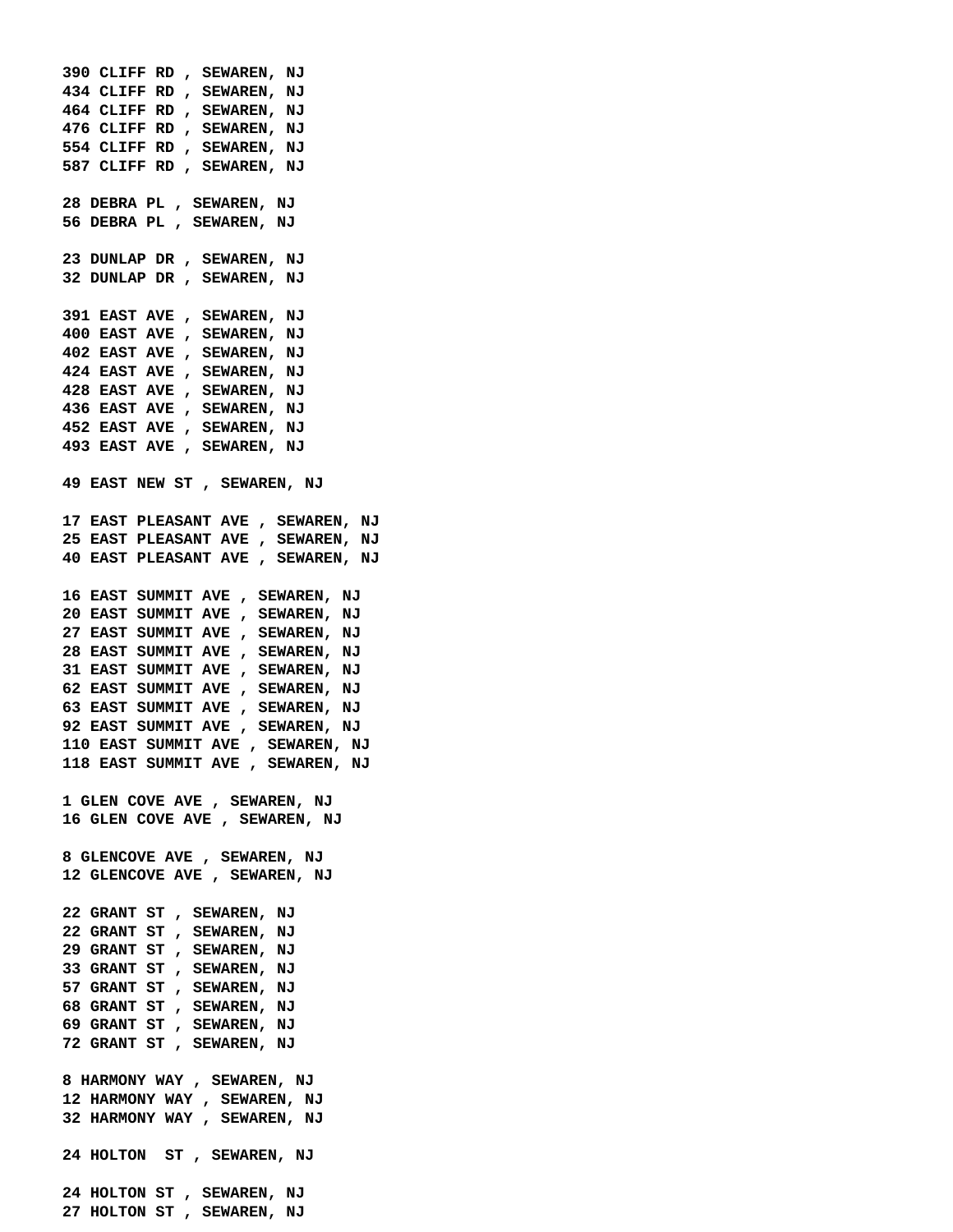**31 HOLTON ST , SEWAREN, NJ 48 HOLTON ST , SEWAREN, NJ 55 HOLTON ST , SEWAREN, NJ 70 HOLTON ST , SEWAREN, NJ 4 MARINA VIEW DR , SEWAREN, NJ 5 MARINA VIEW DR UNIT #5 , SEWAREN, NJ 6 MARINA VIEW DR , SEWAREN, NJ 23 MARINA VIEW DR , SEWAREN, NJ 24 MARINA VIEW DR , SEWAREN, NJ 26 MARINA VIEW DR , SEWAREN, NJ 10 MARSH ST , SEWAREN, NJ 18 MEADE ST , SEWAREN, NJ 21 MEADE ST , SEWAREN, NJ 26 MEADE ST , SEWAREN, NJ 27 MEADE ST , SEWAREN, NJ 30 MEADE ST , SEWAREN, NJ 8 MORRIS ST , SEWAREN, NJ 3 NED CT , SEWAREN, NJ 10 NED CT , SEWAREN, NJ 18 NED CT , SEWAREN, NJ 19 NED CT , SEWAREN, NJ 26 NED CT , SEWAREN, NJ 23 NORTH ROBERT ST , SEWAREN, NJ 32 NORTH ROBERT ST , SEWAREN, NJ 45 NORTH ROBERT ST , SEWAREN, NJ 31 OLD RD , SEWAREN, NJ 52 OLD RD , SEWAREN, NJ 77 OLD RD , SEWAREN, NJ 96 OLD RD , SEWAREN, NJ 99 OLD RD , SEWAREN, NJ 119 OLD RD , SEWAREN, NJ 126 OLD RD , SEWAREN, NJ 135 OLD RD , SEWAREN, NJ 145 OLD RD , SEWAREN, NJ 149 OLD RD , SEWAREN, NJ 160 OLD RD , SEWAREN, NJ 169 OLD RD , SEWAREN, NJ 189 OLD RD , SEWAREN, NJ 199 OLD RD , SEWAREN, NJ 208 OLD RD , SEWAREN, NJ 212 OLD RD , SEWAREN, NJ 219 OLD RD , SEWAREN, NJ 220 OLD RD , SEWAREN, NJ 227 OLD RD , SEWAREN, NJ 228 OLD RD , SEWAREN, NJ 232 OLD RD , SEWAREN, NJ 238 OLD RD , SEWAREN, NJ 265 OLD RD , SEWAREN, NJ 289 OLD RD , SEWAREN, NJ 234 OLD ROAD , SEWAREN, NJ 4 RADCLIFF PL , SEWAREN, NJ 7 SEWAREN AVE , SEWAREN, NJ**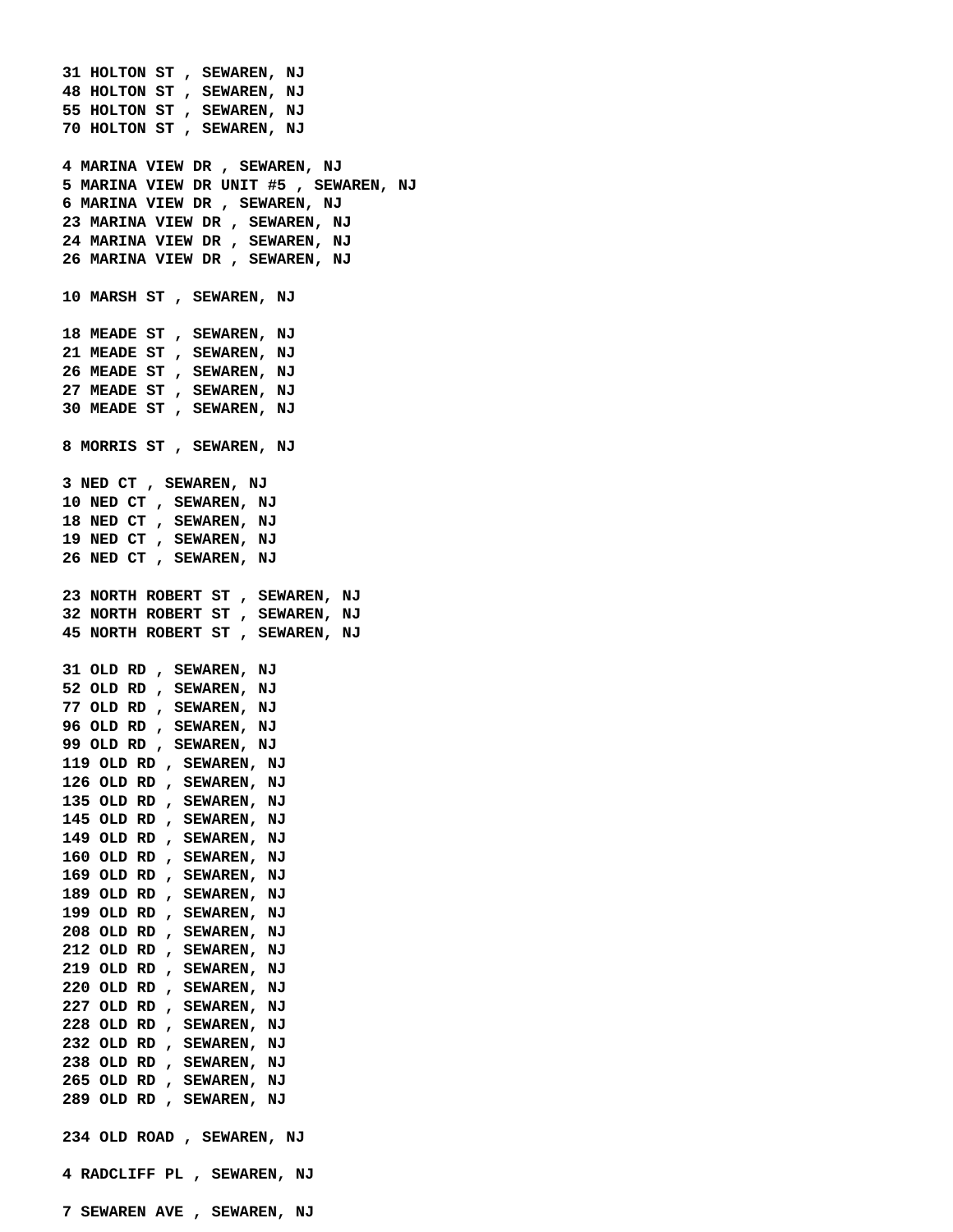**48 SEWAREN AVE , SEWAREN, NJ 55 SEWAREN AVE , SEWAREN, NJ 70 SEWAREN AVE , SEWAREN, NJ 72 SEWAREN AVE , SEWAREN, NJ 81 SEWAREN AVE , SEWAREN, NJ 90 SEWAREN AVE , SEWAREN, NJ 92 SEWAREN AVE , SEWAREN, NJ 123 SEWAREN AVE , SEWAREN, NJ 135 SEWAREN AVE , SEWAREN, NJ 138 SEWAREN AVE , SEWAREN, NJ 152 SEWAREN AVE , SEWAREN, NJ 131 SEWAREN AVE. 1ST FL , SEWAREN, NJ 18 SHERMAN ST , SEWAREN, NJ 57 SHERMAN ST , SEWAREN, NJ 66 SHERMAN ST , SEWAREN, NJ 67 SHERMAN ST , SEWAREN, NJ 70 SHERMAN ST , SEWAREN, NJ 20 SOUTH ROBERT ST , SEWAREN, NJ 27 SOUTH ROBERT ST , SEWAREN, NJ 68 SOUTH ROBERT ST , SEWAREN, NJ 69 SOUTH ROBERT ST , SEWAREN, NJ 75 SOUTH ROBERT ST , SEWAREN, NJ 80 SOUTH ROBERT ST , SEWAREN, NJ 83 SOUTH ROBERT ST , SEWAREN, NJ 84 SOUTH ROBERT ST , SEWAREN, NJ 87 SOUTH ROBERT ST , SEWAREN, NJ 3 STILES ST , SEWAREN, NJ 15 STILES ST , SEWAREN, NJ 28 STILES ST , SEWAREN, NJ 12 TONLYN PL , SEWAREN, NJ 19 TONLYN PL , SEWAREN, NJ 20 TONLYN PL , SEWAREN, NJ 25 TONLYN PL , SEWAREN, NJ 38 TONLYN PL , SEWAREN, NJ 41 VALE PL , SEWAREN, NJ 71 VALE PL , SEWAREN, NJ 73 VALE PL , SEWAREN, NJ 14 VERNON ST , SEWAREN, NJ 16 VERNON ST , SEWAREN, NJ 21 VERNON ST , SEWAREN, NJ 25 VERNON ST , SEWAREN, NJ 37 VERNON ST , SEWAREN, NJ 49 VERNON ST , SEWAREN, NJ 65 VERNON ST , SEWAREN, NJ 73 VERNON ST , SEWAREN, NJ 78 VERNON ST , SEWAREN, NJ 88 VERNON ST , SEWAREN, NJ 104 VERNON ST , SEWAREN, NJ 69 VICTORIA WAY , SEWAREN, NJ 7 WESLEY PL , SEWAREN, NJ 14 WESLEY PL , SEWAREN, NJ 516 WEST AVE , SEWAREN, NJ**